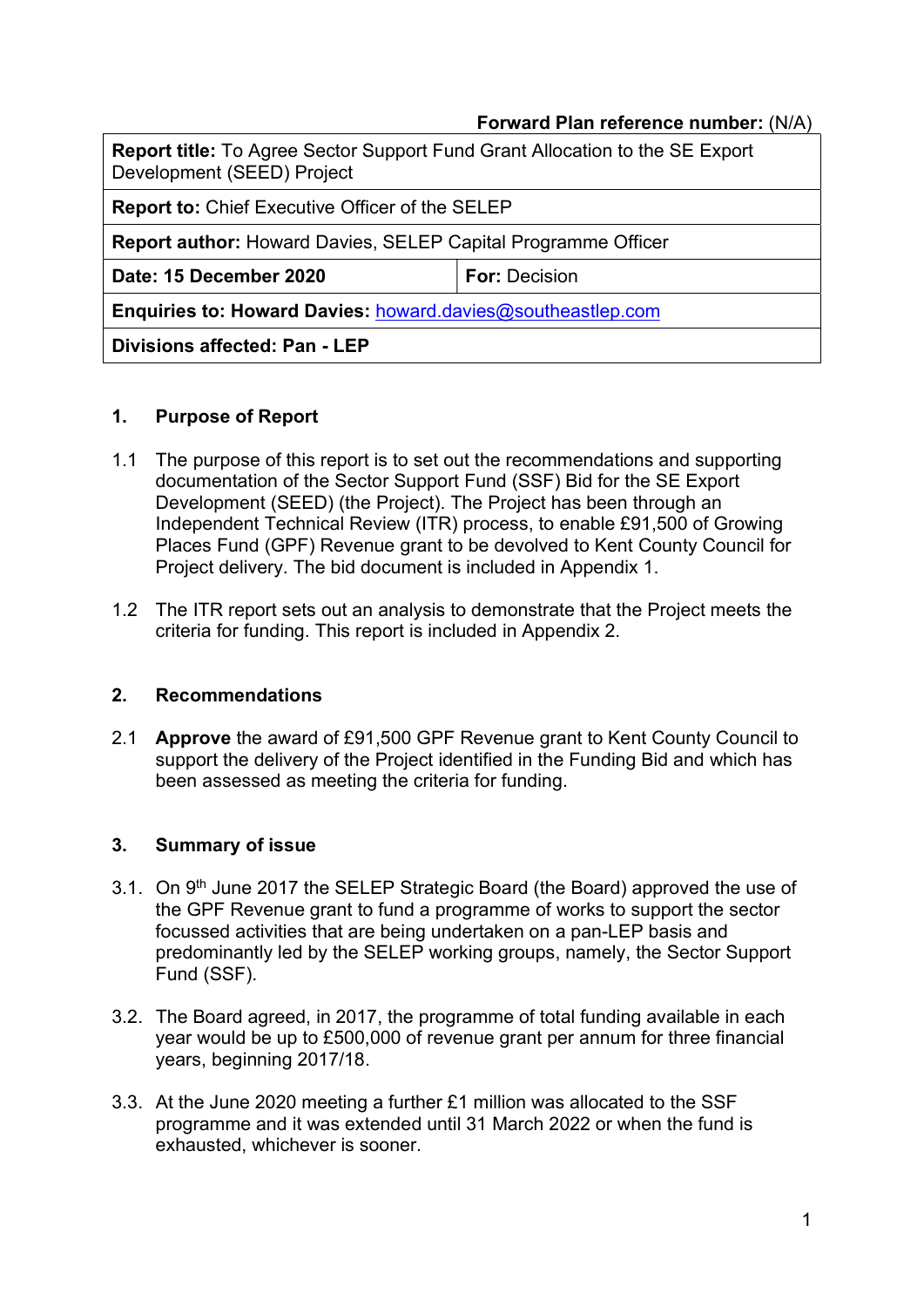- 3.4. The purpose of the SSF is to support one-off, discrete pieces of work of a pan-LEP nature with a sector focus that brings demonstrable benefits and has support across the LEP. All applications must meet the criteria detailed in section 3 of the SSF Guidance and be submitted in line with the process in section 4 of the same. This process ensures that the funding is allocated in accordance with the requirements of the SELEP Assurance Framework.
- 3.5. The Buy SE Export Development (SEED) project has submitted a bid for SSF of £91,500 to support the delivery of the Project, which was endorsed by the Board on the 11<sup>th</sup> December 2020

# 4. Project Summary

- 4.1. A known barrier currently exists around exporting due to lack of international contacts and export knowledge and capacity.
- 4.2. Exporting helps businesses grow and innovate but export levels in the SELEP area are relatively low. Accessing export opportunities can help firms build resilience and spread risk across different markets but with current uncertainties caused by Covid-19 and the UK's EU withdrawal, extra help for firms is needed.
- 4.3. The SEED project will address this issue through an innovative support programme aimed at SELEP-based companies in three priority sectors,
	- Health & Life Sciences (including medical devices / technology, (e-)health, pharma, diagnostics).
	- Food & Drink (including manufacturers, processing, suppliers to the industry e.g. packaging).
	- Digital & Creative (including software solutions, apps, web services)
- 4.4. Target international markets will be finalised taking into account progress with new trade agreements and the Department for International Trade's (DIT) latest advice. Likely focus:
	- France, Ireland, Australia (Food)
	- USA, Singapore (Health / Life Sciences, Digital)
	- Scandinavia / Nordic Countries (all sectors)

# 5. Project Funding

5.1. The total cost of the Project is estimated at £131,500 including an SSF ask of £91,500, along with match and in-kind contributions from Local Authorities and Chambers of Commerce, as set out in Table 1 below.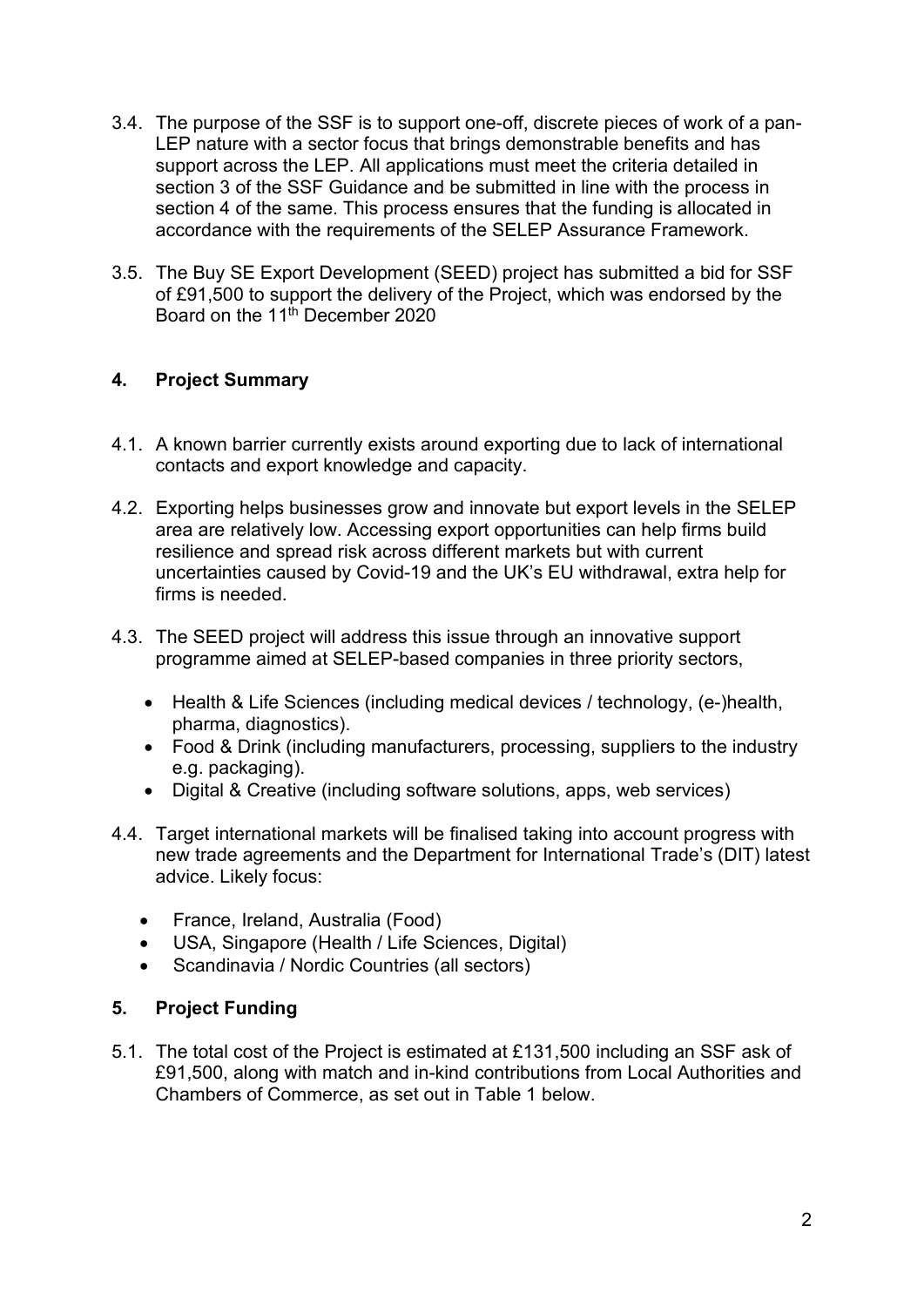# Table 1: Project Funding breakdown (£s)

| <b>Financial Breakdown (£'s)</b> |         |         |              |
|----------------------------------|---------|---------|--------------|
| <b>Source</b>                    | 2020/21 | 2021/22 | <b>Total</b> |
| <b>SSF</b>                       |         | 91,500  | 91,500       |
| Other sources of funding         |         |         |              |
| Dedicated officer time from the  | 4,000   | 36,000  | 40,000       |
| partner Local Authorities (Kent, |         |         |              |
| Medway, Essex, South Essex) and  |         |         |              |
| <b>Chambers of Commerce</b>      |         |         |              |
| Total Project Cost               | 4,000   | 127,500 | 131,500      |

#### Issues for consideration

#### 6. Risks and Dependencies

6.1. The Project risks and dependencies are detailed in Table 2 below.

# Table 2: Project risks

| <b>Risk</b>                                 | <b>Mitigation</b>                                                    |
|---------------------------------------------|----------------------------------------------------------------------|
| The possibility of a lack of clarity at the | Monitor Brexit implications after the                                |
| end of the UK-EU withdrawal period          | 'Transition Period' and select markets                               |
| causing additional uncertainty among        | where we know that companies could do                                |
| businesses about trading relations with     | business without too many hurdles. Take                              |
| particular EU and international markets     | into account up to date guidance from<br>government department, DIT. |
| Risk of the corona virus pandemic           | Work with companies and local business                               |
| causing ongoing capacity issues among       | support providers to provide the right                               |
| target SMEs and affecting export            | assistance to reduce the burden of                                   |
| appetite and capability                     | market research and contact finding                                  |
| Failure to recruit sufficient numbers of    | Wide publicity campaign involving local                              |
| companies to participate in the main        | partners in the different federated areas                            |
| project activities                          | of SELEP and selecting well-known                                    |
|                                             | industry events and providing attractive                             |
|                                             | package of hands-on support                                          |
| Failure to secure direct export wins as a   | Maximise in-market contacts and                                      |
| result of the virtual trade missions        | networks and organise the activities in an                           |
|                                             | attractive and innovative way to ensure                              |
|                                             | buy-in                                                               |

# 7. Outcome of ITR Process (Accountable Body Comments)

7.1. The Accountable Body has independently assessed the Project Bid Document and has confirmed that the Project meets the criteria for funding, including the Assurance Framework requirement with regard to the expectation that value for money will be achieved.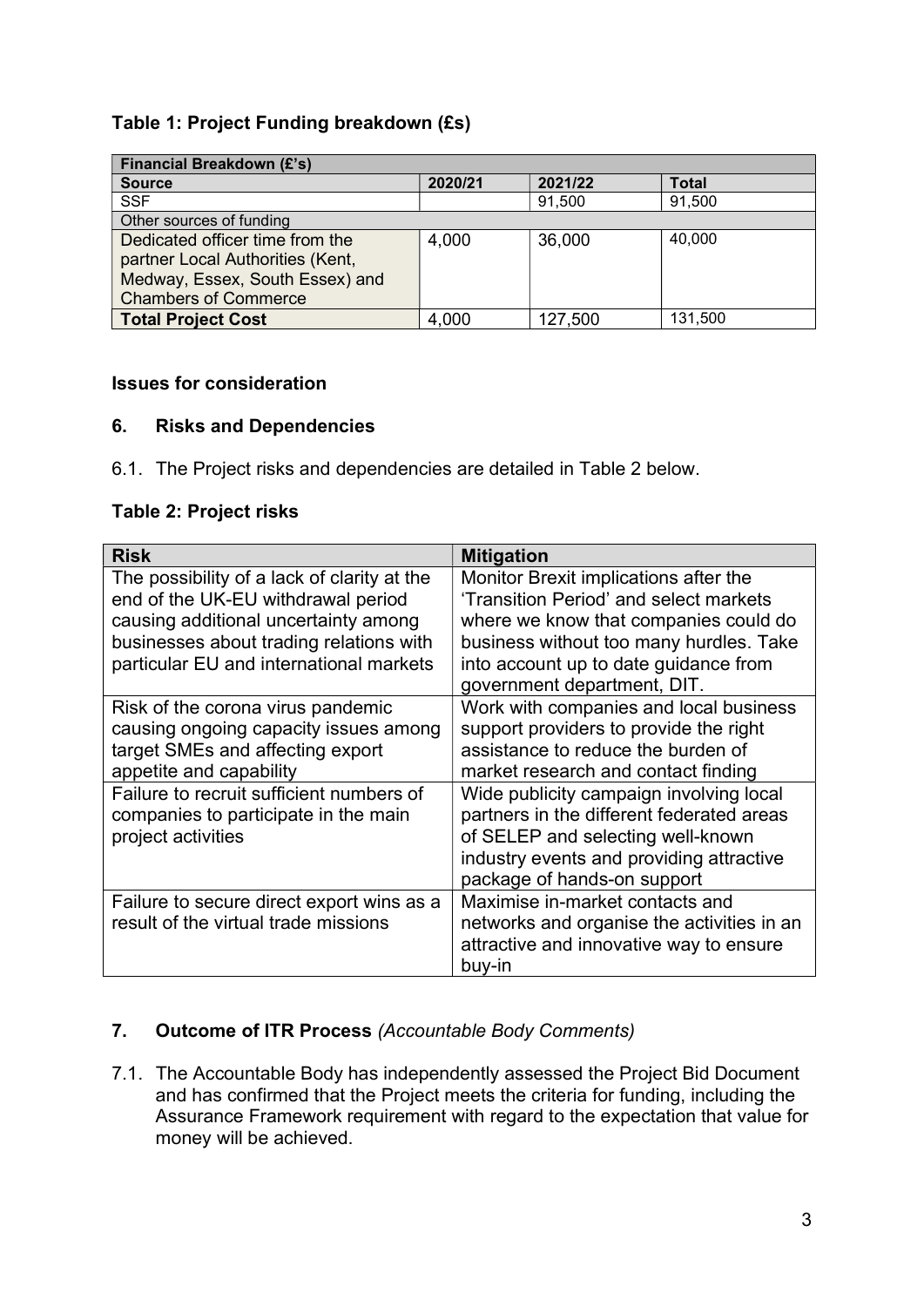- 7.2. The Project aligns with SELEP's strategic objectives to increase skills levels and STEM sector growth across the SELEP area by;
	- Seeking to increase jobs and skills through unlocking barriers to export in the SELEP region. Project will provide Online 1-2-1 and group training activities for SME's to ensure export readiness
	- Covid-19 response support in connecting UK with International Markets.
	- As per the SSF application SEED will make an important contribution to Boosting Productivity as part of the SELEP ESS which states that "We will help firms to create better links internationally, through exporting, importing or international partnerships."

The application references a target of;

| <b>Type of Benefit</b>     | <b>Number of benefits created</b>                        |
|----------------------------|----------------------------------------------------------|
| New skills and knowledge   | 150 SMEs with new knowledge and boosted internal         |
| gained by participating    | export capacity                                          |
| <b>SME<sub>s</sub></b>     |                                                          |
| International exposure for | At least 100 SMEs exposed to new contacts and            |
| <b>SMEs</b>                | opportunities international markets                      |
| Sales leads generated for  | At least 3 sales leads per company participating in the  |
| companies                  | virtual trade missions                                   |
| Export orders / contracts  | New export orders for companies participating in the     |
| secured                    | virtual trade missions in the year following the project |
|                            | implementation                                           |
| Increased export turnover  | 5% increase in export turnover between the start of the  |
| for exhibiting companies   | project and 12 months after the end of the project       |
| No. of new active          | SMEs trading in 1 or 2 new export markets as a result    |
| international markets      | of the project's support                                 |

- 7.3. Exemption 1: This may be applied where a project does not present High Value for Money (a Benefit Cost Ratio of over 2:1); but
	- has a Benefit Cost Ratio value of greater than 1.5:1; or
	- where the project benefits are notoriously difficult to appraise in monetary terms.
- 7.5 The Project provides a BCR of 3.8:1 calculated
- 7.6 Exemption 1 will only apply if the following conditions are satisfied:
	- (1) The funding sought from SELEP in relation to the project must be less than £2.0m and to conduct further quantified and monetised economic appraisal would be disproportionate; and
	- (2) where there is an overwhelming strategic case (with minimal risk in the other cases); and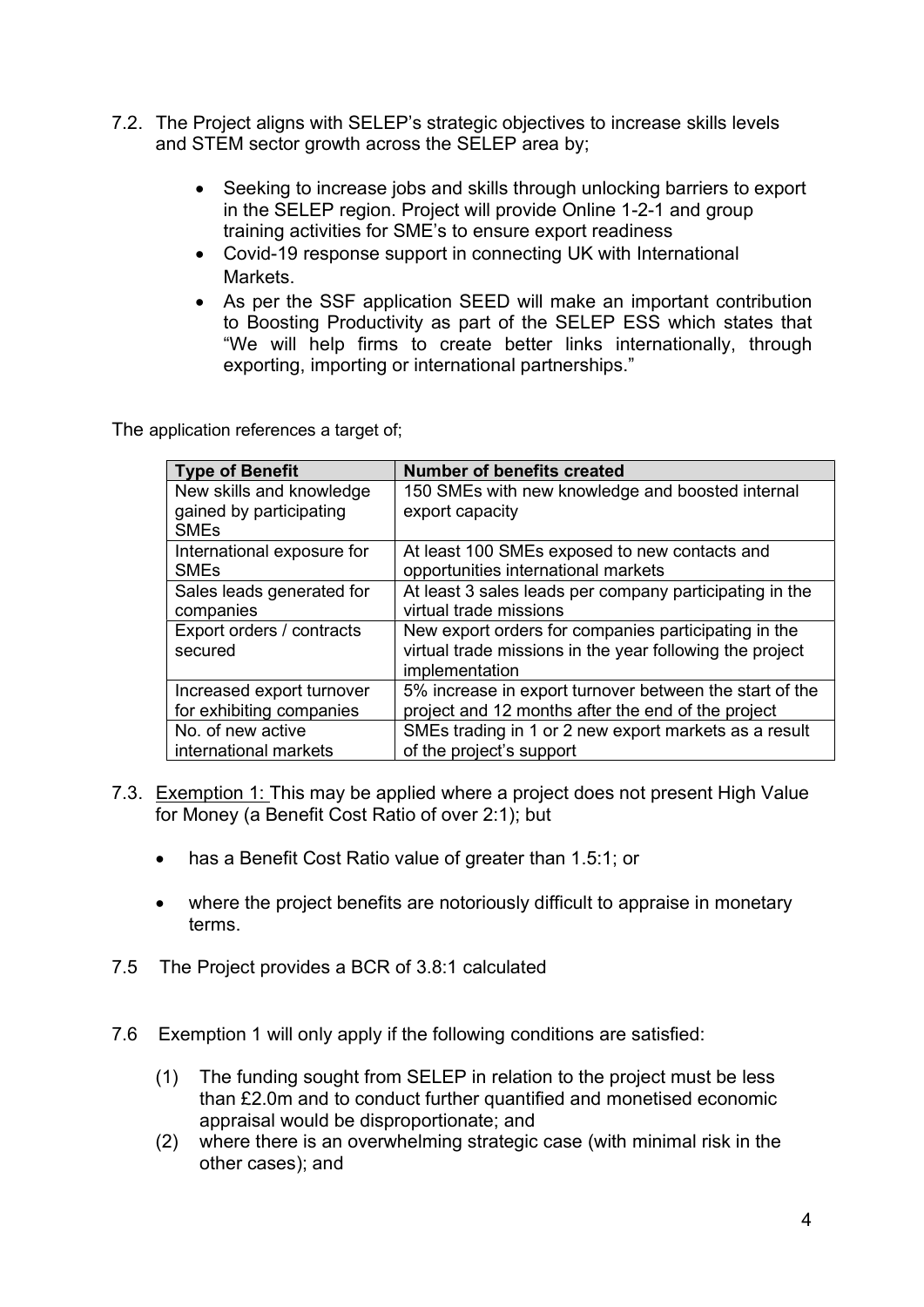(3) there are qualitative benefits which, if monetised, would most likely increase the benefit-cost ratio above 2:1.

### 8. Financial implications (Accountable Body Comments)

- 8.1 A total SSF fund of £1,206,500 was established for 2020/21; of this, successful funding applications of £345,510 have been awarded in year to date and should the projects which were endorsed by the Strategic Board in December 2020, all receive approval for funding awards, the remaining balance of SSF funding available for investment will be £261,729, as shown in Table 1.
- 8.2 The total of SSF projects (including SE Export Development (SEED)) endorsed at the December 2020 Strategic Board meeting, which are requesting approval in January 2021 (in separate decision reports) is £599,261.There is sufficient funding available to support the approval of these funding allocations as shown in Table 1.
- 8.3 The balance of funding of £261,729 is available for use in 2020/21 and 2021/22 (if not fully utilised in the current financial year), to support Covid-19 recovery SSF projects.
- 8.4 The SE Export Development (SEED) project in this report is seeking £91,500 of SSF. The Project came forward at the December 2020 Strategic Board meeting and was endorsed for funding by the Board.

| The total of SSF projects (including SE Export Development (SEED)) endorsed<br>at the December 2020 Strategic Board meeting, which are requesting approval<br>in January 2021 (in separate decision reports) is £599,261. There is sufficient<br>funding available to support the approval of these funding allocations as shown<br>in Table 1. |                  |   |
|-------------------------------------------------------------------------------------------------------------------------------------------------------------------------------------------------------------------------------------------------------------------------------------------------------------------------------------------------|------------------|---|
| The balance of funding of £261,729 is available for use in 2020/21 and 2021/22<br>(if not fully utilised in the current financial year), to support Covid-19 recovery<br>SSF projects.                                                                                                                                                          |                  |   |
| The SE Export Development (SEED) project in this report is seeking £91,500 of<br>SSF. The Project came forward at the December 2020 Strategic Board meeting<br>and was endorsed for funding by the Board.                                                                                                                                       |                  |   |
| e 1                                                                                                                                                                                                                                                                                                                                             |                  |   |
|                                                                                                                                                                                                                                                                                                                                                 | 2020/21          |   |
|                                                                                                                                                                                                                                                                                                                                                 | £                |   |
| <b>Funding</b><br>Covid-19 Recovery SSF                                                                                                                                                                                                                                                                                                         | 1,000,000        |   |
| C/f 2019/20                                                                                                                                                                                                                                                                                                                                     | 206,500          |   |
| Total 2020/21 funding                                                                                                                                                                                                                                                                                                                           | 1,206,500        |   |
|                                                                                                                                                                                                                                                                                                                                                 |                  |   |
| Approved projects 2020/21                                                                                                                                                                                                                                                                                                                       |                  |   |
| <b>Buy Local South East</b><br><b>Skills Working Group</b>                                                                                                                                                                                                                                                                                      | 69,510<br>76,000 |   |
| <b>Visitor Economy</b>                                                                                                                                                                                                                                                                                                                          | 200,000          |   |
|                                                                                                                                                                                                                                                                                                                                                 | 345,510          |   |
|                                                                                                                                                                                                                                                                                                                                                 |                  |   |
| Projects endorsed Dec. 2020 & seeking approval                                                                                                                                                                                                                                                                                                  |                  |   |
| Gourmet Garden Trails (Extension)                                                                                                                                                                                                                                                                                                               | 35,000           |   |
| <b>Catalyst for Culture</b>                                                                                                                                                                                                                                                                                                                     | 181,700          |   |
| Carbon Pathways (C-Path)                                                                                                                                                                                                                                                                                                                        | 99,061           |   |
| SE Export Development (SEED)                                                                                                                                                                                                                                                                                                                    | 91,500           |   |
| <b>Building Back Better</b>                                                                                                                                                                                                                                                                                                                     | 192,000          |   |
|                                                                                                                                                                                                                                                                                                                                                 | 599,261          |   |
| <b>Balance SSF remaining for investment</b>                                                                                                                                                                                                                                                                                                     | 261,729          |   |
|                                                                                                                                                                                                                                                                                                                                                 |                  |   |
|                                                                                                                                                                                                                                                                                                                                                 |                  |   |
|                                                                                                                                                                                                                                                                                                                                                 |                  | 5 |
|                                                                                                                                                                                                                                                                                                                                                 |                  |   |

#### Table 1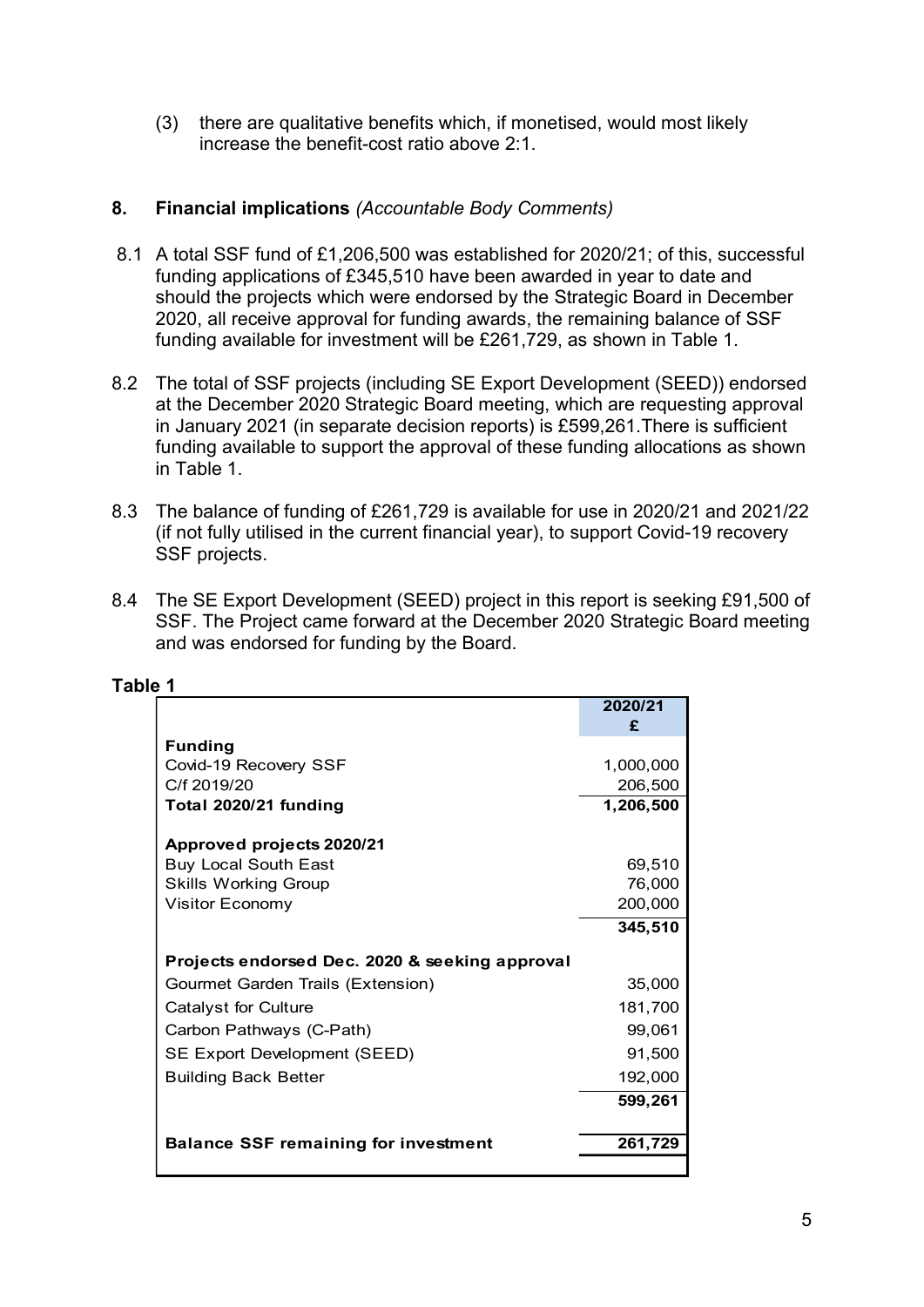# 9. Legal implications (Accountable Body Comments)

9.1. The grant will be transferred to Kent County Council via a notional grant agreement; the grant agreement will include a requirement for claw back of the funding if it is not fully expended or not expended in line with the Project Bid Document.

# 10. Equality and Diversity implications

- 10.1 Section 149 of the Equality Act 2010 creates the public sector equality duty which requires that when a public sector body makes decisions it must have regard to the need to:
	- (a) Eliminate unlawful discrimination, harassment and victimisation and other behaviour prohibited by the Act;
	- (b) Advance equality of opportunity between people who share a protected characteristic and those who do not;
	- (c) Foster good relations between people who share a protected characteristic and those who do not including tackling prejudice and promoting understanding.
- 10.2 The protected characteristics are age, disability, gender reassignment, pregnancy and maternity, race, religion or belief, gender and sexual orientation.
- 10.3 In the course of the development of the project business cases, the delivery of the project and the ongoing commitment to equality and diversity, the promoting local authority will ensure that any equality implications are considered as part of their decision making process and where possible identify mitigating factors where an impact against any of the protected characteristics has been identified.

# 11. List of appendices

- 11.1. Appendix 1 Project Bid Document
- 11.2. Appendix 2 Independent Technical Review report

# 12. List of Background papers

- 12.1. Sector Support Funding Guidance LINK
- 12.2. SELEP Assurance Framework LINK
- 12.3. Minutes of the Strategic Board Meeting 11 December 2020. LINK